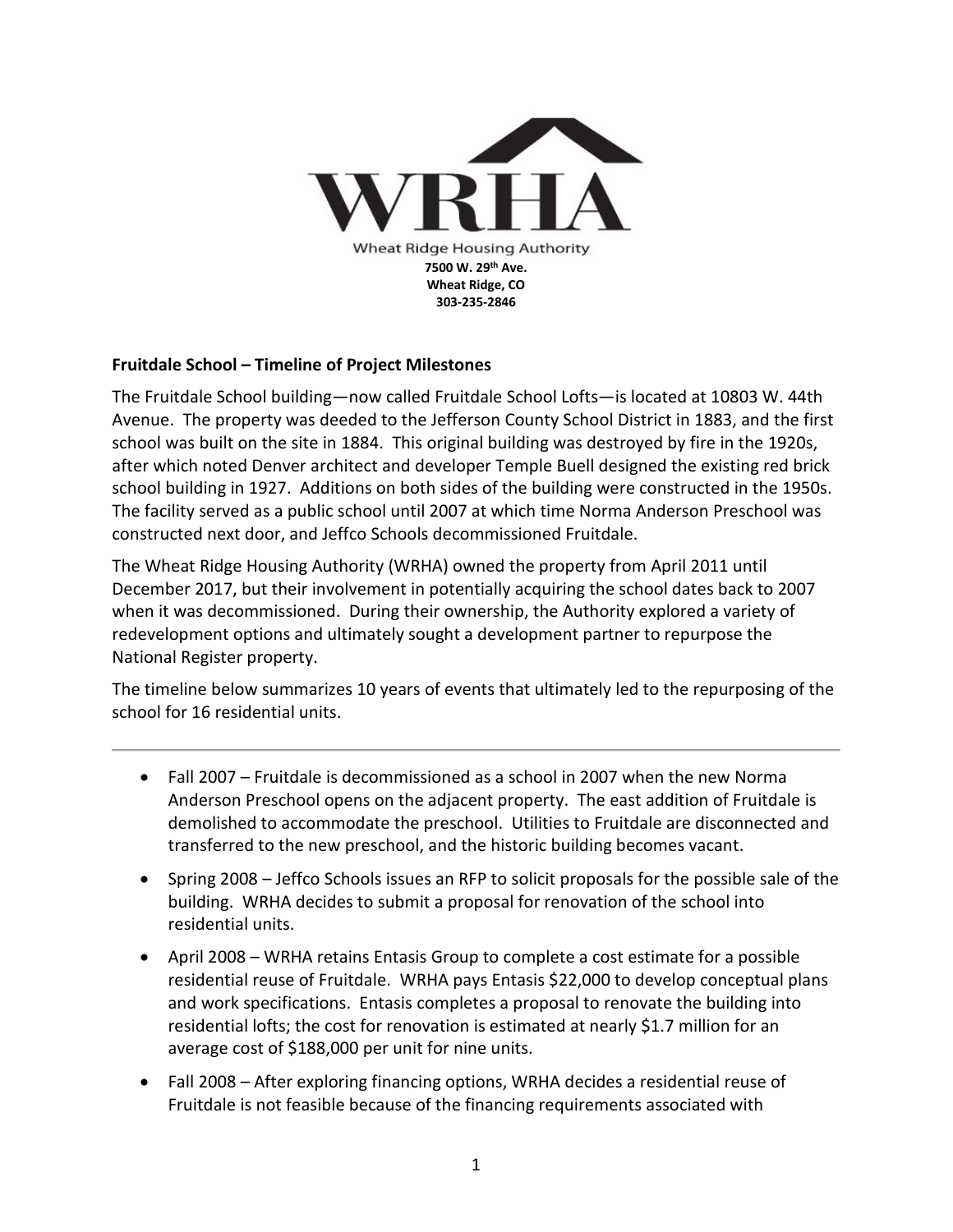multifamily development. The WRHA notifies Jeffco Schools that the project is no longer considered feasible and the proposal is withdrawn.

- Summer 2010 The Fruitdale building has remained vacant for three years, and Jeffco Schools contacts Wheat Ridge to see if the City or Housing Authority would like to reconsider purchasing the property before demolition plans are finalized.
- July 2010 WRHA decides to commission a more detailed market analysis to assess the viability of converting the Fruitdale School into residential units.
- October 2010 A market analysis is completed by The Genesis Group for a fee of \$4,000. The analysis considers for-sale and for-lease residential units. The results of the analysis again indicate that a residential reuse is not financially viable, particularly given the current economic and multifamily housing conditions. The Housing Authority decides again not to pursue acquisition of Fruitdale.
- November 2010 WRHA sends a letter to Jeffco Schools indicating they are not interested in purchasing the building.
- February 2011 The school district prepares the building for demolition. The Mayor, with support from Colorado Preservation Inc. (CPI) staff, approaches Jeffco Schools about the possibility of WRHA purchasing the building to save it from demolition.
- April 2011 After several months of negotiation, the Housing Authority ultimately purchases Fruitdale School for \$112,000—the same price which Jeffco Schools had already paid for environmental remediation in preparation for demolition. A portion of the new preschool's playground remains on the land deeded to WRHA.
- Fall 2011 The interior of the school has deteriorated because of a lack of climate control and a leaking roof during the four years of sitting vacant. WRHA decides to install a new roof, and the building is weatherized for a cost of \$110,000.
- Spring 2012 Based on an application submitted by CPI, a \$15,000 non-matching grant is received from the State Historic Fund (SHF) for completion of a Historic Structure Assessment (HSA). Slaterpaull Architects is hired to prepare the HSA.
- December 2012 The HSA is completed and identifies \$2.2 million in deficiencies; these would need to be addressed simply to make the building habitable, without any major interior changes to the building configuration or tenant finish work.
- Spring 2013 WRHA applies for and receives a second SHF grant in the amount of \$43,000. This includes a required 25% match of \$11,000 from WRHA, and allows for the preparation of construction documents as identified in the HSA.
- March 2013 After applying for historical landmark designation, Fruitdale School is approved to be included on the National Register of Historic Places and the Colorado State Register of Historic Properties.
- December 2013 WRHA retains Butler Burgher Group to complete a valuation and market analysis that explores possible reuse options (condos, apartments, office, retail,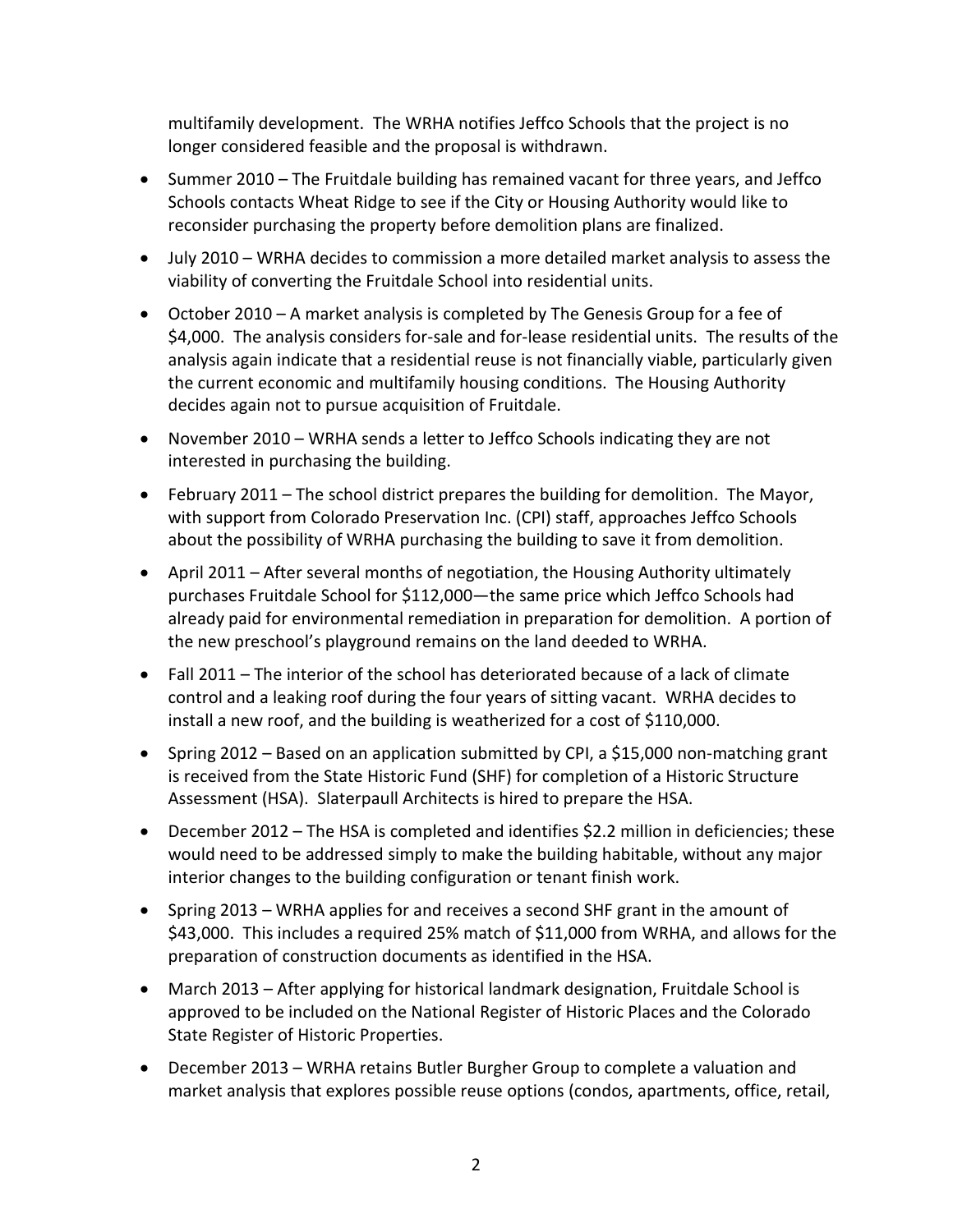industrial, etc.) and quantifies the feasibility of each. The market study assumes that deferred maintenance (\$2.2 million) has already been addressed and considers the renovation costs and stabilized values for each type of land use. The market study concludes that no specific land use is considered a "highest and best use," and any potential reuse would likely have a funding gap of \$1.5 to \$1.75 million dollars. If redevelopment is desired, the study recommends a partnership with the City. Alternatively, it recommends demolition as the most objective, financially feasible option, although this too would be at a loss given the land value is less than the combined costs of demolition and the Authority's investment to date.

- March 2014 WRHA publishes a Request for Interest (RFI) to solicit reuse proposals from the development community.
- July 2014 Three proposals are received in response to the RFI, and the Housing Authority selects a proposal from Mountain Phoenix Charter School for an expansion of their charter school into Fruitdale. A purchase and sale agreement is executed in October.
- January 2015 After several months of due diligence, the charter school terminates the purchase and sale agreement.
- February 2015 The Housing Authority offers another RFI respondent, Hartman Ely Investments (HEI), an opportunity to present their redevelopment proposal.
- April 2015 HEI presents a preliminary reuse proposal to WRHA and is granted an exclusive four-month period to conduct due diligence. At this time the redevelopment included potential agricultural and commercial uses.
- September 22, 2015 HEI presents an updated \$6 million redevelopment proposal to WRHA. The Authority approves a motion directing staff to negotiate a purchase and sale agreement (PSA) with HEI. They also direct staff to complete pre-development tasks including a land swap with the school district, necessary land use entitlements, and removal of the reverter clause.
- October 5, 2015 City Council reviews a mixed use development proposal for Fruitdale and discussed the project's funding gap.
- November 6, 2015 The PSA between WRHA and Fruitdale School Partners (FSP) is recorded.
- November 24, 2015 WRHA passes motions authorizing their financial participation in the amount of a \$170,000 grant and a \$400,000 loan and directs staff to negotiate and execute a development agreement.
- January 11, 2016 City Council discusses a revised residential-only development proposal for Fruitdale, the updated project pro forma, and a possible public private partnership.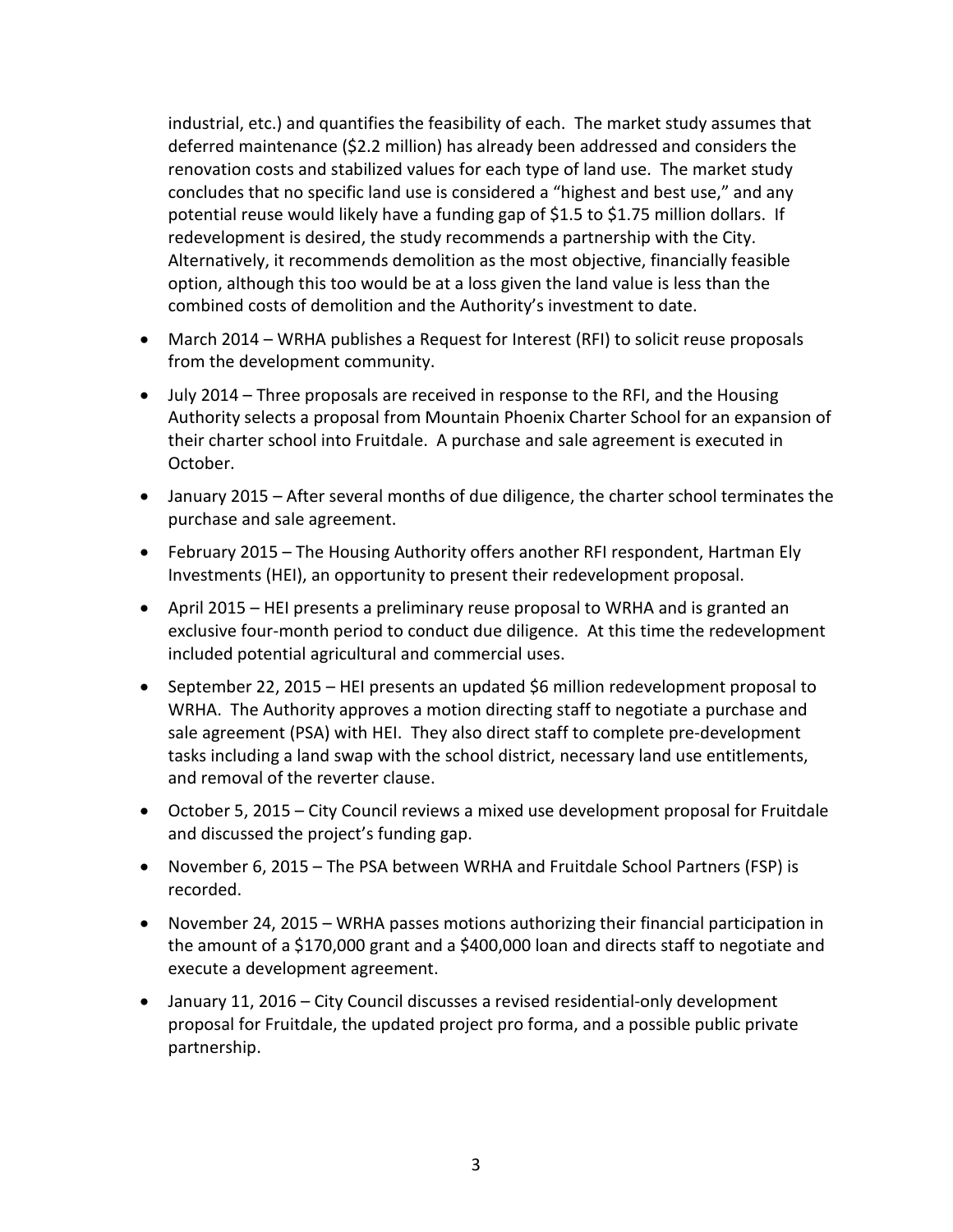- January 12, 2016 WRHA holds a special meeting to complete a comprehensive review of the residential redevelopment proposal and ratifies their direction to execute a development agreement for a 100% residential project.
- February 8, 2016 City Council approves Resolution 15-2016 supporting the redevelopment of Fruitdale School, authorizing financial participation in the amount of a \$1.925 million loan and \$470,000 grant, and approving the term sheet for the project.
- February 22, 2016 City Council approves Resolution 17-2016 approving the development agreement for the project and authorizing a loan up to \$2.115 million and a grant of \$470,000.
- March 16, 2016 The Development Agreement between FSP, WRHA, and the City is recorded.
- March 17, 2016 WRHA and Jeffco Schools execute and record a land swap agreement.
- April 1, 2016 An application is submitted to the State Historic Fund for a potential \$175,000 grant.
- April 7, 2016 Planning Commission approves WRHA's application for a subdivision on the property.
- April 22, 2015 The order for default judgment quieting the title is recorded, removing the school-related reverter clause.
- May 6, 2016 Jefferson County Community Development provides a letter of support, committing \$680,000 in HOME funds for the project.
- May 9, 2016 City Council approves WRHA's application for a zone change on the property from A-1, C-1, and R-3 to Mixed Use-Neighborhood.
- June 8, 2016 WRHA and Jeffco Schools execute bargain and sale deeds completing the land swap which enlarges the Fruitdale property to the north and returns the preschool playground to the school district.
- June 9, 2016 The approved subdivision plat is recorded.
- June 20, 2016 The National Park Service and History Colorado (state historic preservation office) approve the redevelopment proposal making the project eligible for approximately \$925,000 in federal historic preservation tax credits and \$1,000,000 in state tax credits.
- July 2016 HEI selects The Abo Group, a Lakewood-based architectural firm, to begin final construction drawings. Soon after, HEI selected Palace Construction as the contractor for the project.
- August 4, 2016 Staff is notified that the project is not awarded an SHF grant.
- August 16, 2016 WRHA and HEI host a community meeting and publish a project update in the Connections newsletter.